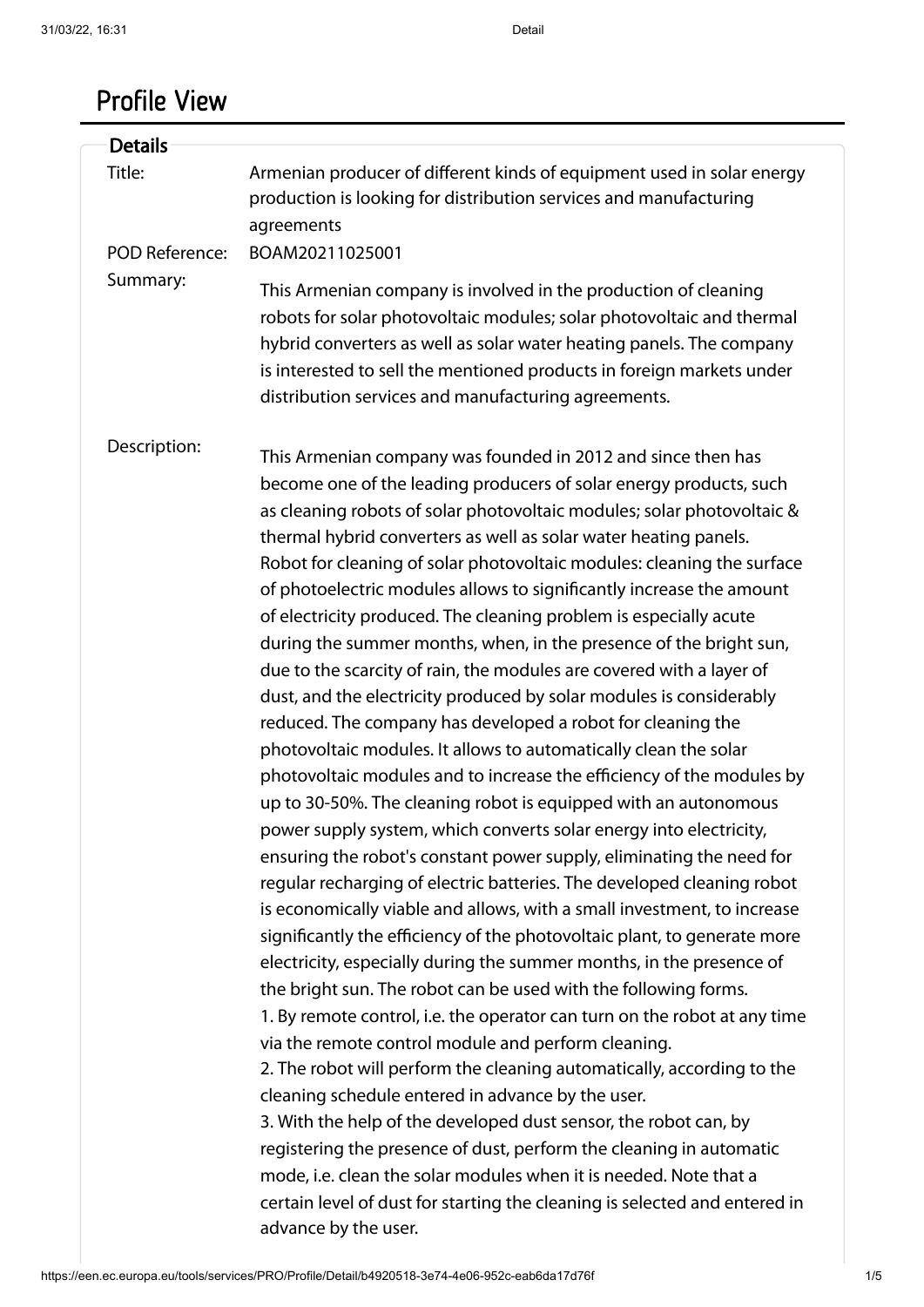Solar photovoltaic & thermal hybrid converter – PVT: a solar energy converter has been developed to convert solar energy into both electric and thermal energies (hybrid, two in one). It is a combination of a solar photovoltaic module and a new type of heat-absorbing panel, which is the latest development of the company. The heatabsorbing panel of a hybrid converter absorbs the heat of a solar photovoltaic module, reduces its operating temperature, which brings to increasing of the efficiency of the photovoltaic module and generating more electricity. Absorbed heat energy is transferred to water, i.e. water is heated at the same time, which is used for various purposes. The generated electricity and hot water can be used for household and business purposes (workshops, agricultural enterprises, hotels, sanatoriums, rest houses, etc.). The PVT hybrid converter successfully can be used to heat pool water and generate electricity with increased efficiency.

New type solar water heating panel: the new type of panel converting solar energy into thermal energy (in the form of hot water). It is made using the new types of materials and simple production technology, developed by the company.

The company uses raw materials from Armenia and imported from France and China. The company's monthly production capacity is 500 pieces.

The mentioned products are already represented in the local markets. The company is also interested in foreign markets and is looking for new sales opportunities under distribution services or manufacturing agreements.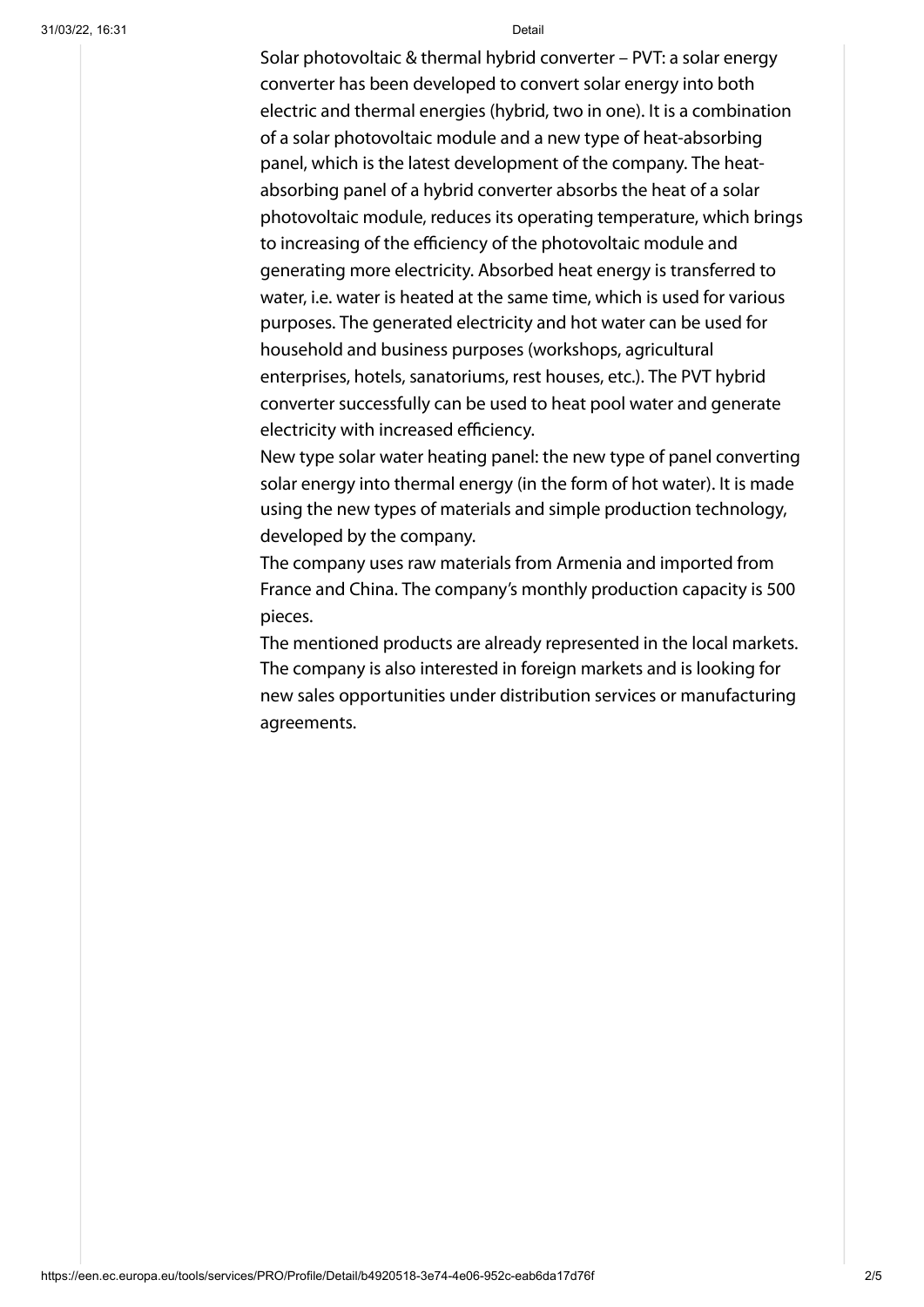| Advantages and<br>Innovations:                   | Robot for cleaning of solar photovoltaic modules:<br>Different forms of use and opportunities,<br>Automatic cleaning mode, controlled by the new type dust sensor,<br>٠<br>Autonomous power supply, via solar energy,<br>Low cost.                                                                                                                                                                                                              |
|--------------------------------------------------|-------------------------------------------------------------------------------------------------------------------------------------------------------------------------------------------------------------------------------------------------------------------------------------------------------------------------------------------------------------------------------------------------------------------------------------------------|
|                                                  | Solar photovoltaic & thermal hybrid converter - PVT:<br>Increased efficiency of the solar photovoltaic modules, i.e. more<br>$\bullet$<br>electricity is generated, due to the reduction of the operating<br>temperature.<br>Obtaining additional thermal energy.<br>Low cost, due to the use of new type heat-absorbing panel, with<br>$\bullet$<br>the simple production process, which is the latest development of the<br>Armenian company; |
|                                                  | Smaller required areas compared to existing separated individual<br>$\bullet$<br>photovoltaic and heating systems.                                                                                                                                                                                                                                                                                                                              |
|                                                  | New type solar water heating panel<br>Low prime cost, due to the: a) cheap raw materials used; b) using<br>new types of materials developed, and a simple production process<br>that does not require large investments.<br>Several times the more lightweight.<br>$\bullet$<br>Long service life.<br>$\bullet$<br>Possibility to use in low-pressure and high-pressure water heating<br>$\bullet$<br>systems.                                  |
| Stage of<br>Development:                         | Already on the market                                                                                                                                                                                                                                                                                                                                                                                                                           |
| IPR status::<br>Comments<br><b>Regarding IPR</b> | <b>Trade Marks</b><br>The company has obtained Patent and IP rights.                                                                                                                                                                                                                                                                                                                                                                            |

### **Attachments**

Status: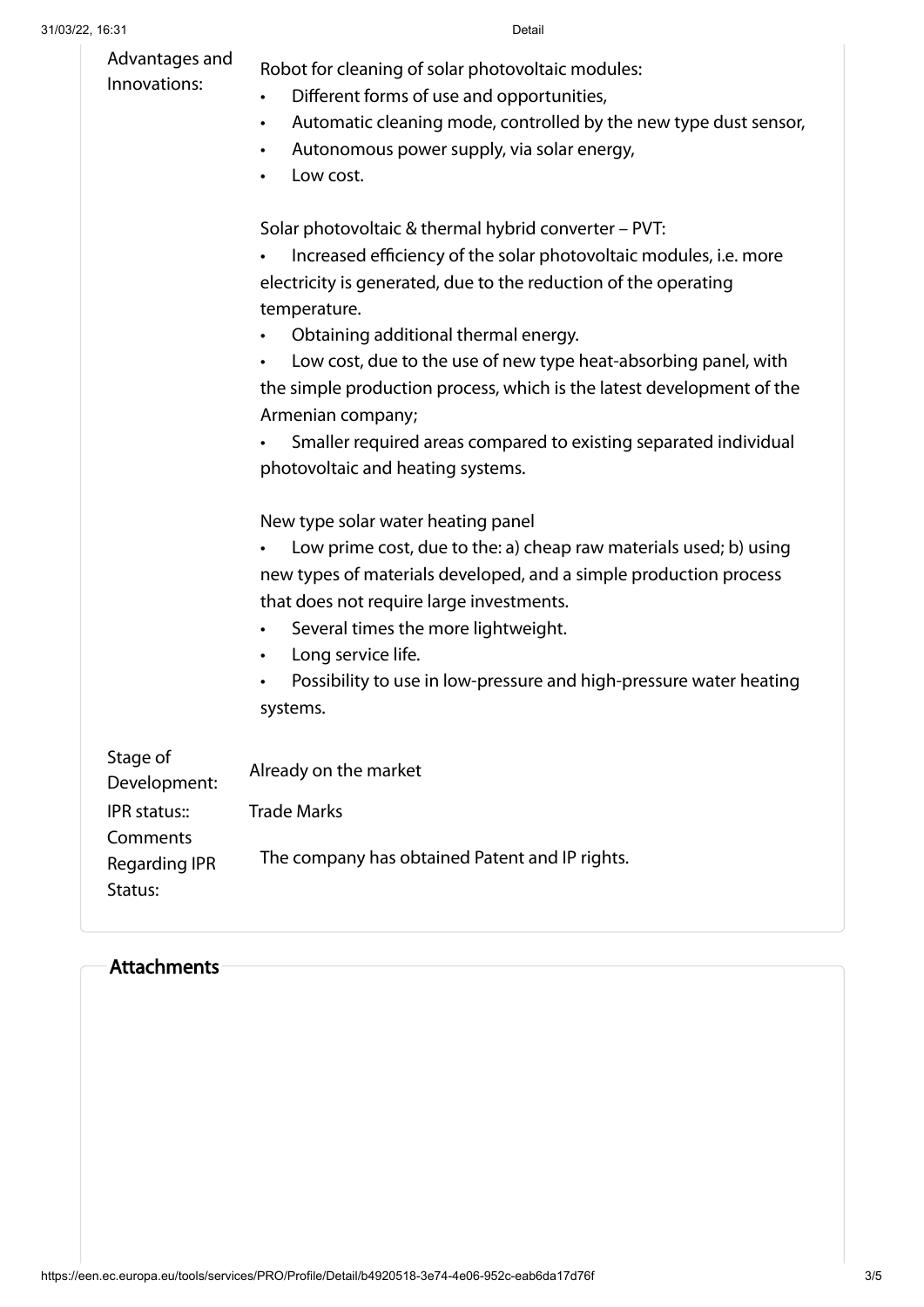

### Products related to Solar Energy

# Keywords

Market Keywords: 06003001 Solar/thermal energy 06003002 Photovoltaics

## Partner Sought

| Type and Role of<br>Partner Sought:   | The company is looking for distributors of solar energy products, who<br>are interested to sell the company's products in foreign markets under<br>a distribution services agreement.<br>The company is also ready to produce by the potential partners'<br>individual order, brand and design. The company is also ready to<br>produce under individual orders of hotels, hospitals, and other<br>organizations interested to apply the proposed solar energy products<br>in their business. For these cooperation types, the company offers a<br>manufacturing agreement. |
|---------------------------------------|-----------------------------------------------------------------------------------------------------------------------------------------------------------------------------------------------------------------------------------------------------------------------------------------------------------------------------------------------------------------------------------------------------------------------------------------------------------------------------------------------------------------------------------------------------------------------------|
| Type of<br>Partnership<br>Considered: | Distribution services agreement<br>Manufacturing agreement                                                                                                                                                                                                                                                                                                                                                                                                                                                                                                                  |